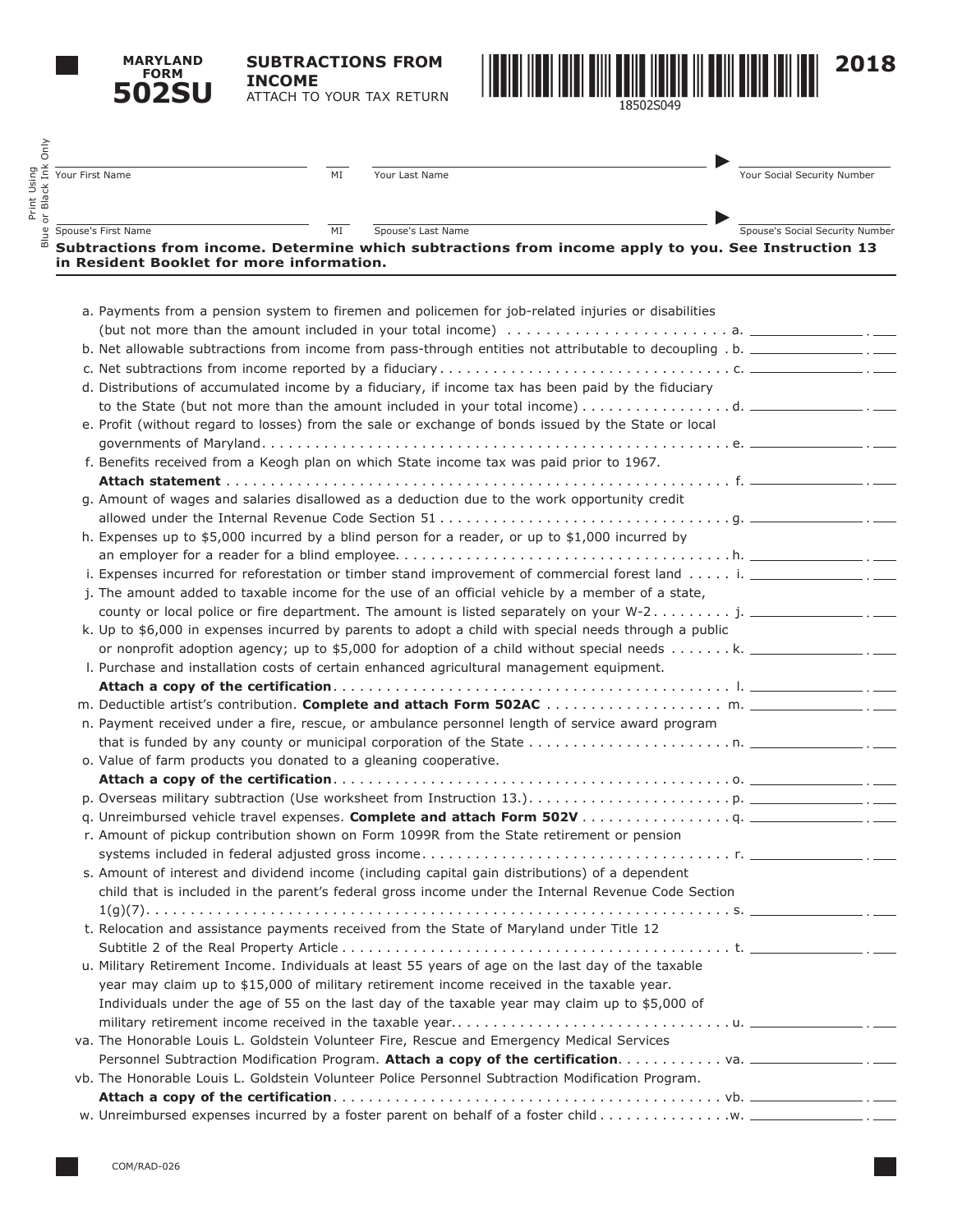

**SUBTRACTIONS FROM INCOME** ATTACH TO YOUR TAX RETURN



Page 2 **2018**

| NAME | SSN                                                                                                                       |  |
|------|---------------------------------------------------------------------------------------------------------------------------|--|
|      |                                                                                                                           |  |
|      | xa. Up to \$2,500 per contract purchased for advanced tuition payments made to the Maryland                               |  |
|      |                                                                                                                           |  |
|      | xb. Up to \$2,500 per account contributor per beneficiary of the total of all amounts contributed to                      |  |
|      | investment accounts under the Maryland College Investment Plan and Maryland Broker-Dealer                                 |  |
|      |                                                                                                                           |  |
|      | xc. Any amount included in federal adjusted gross income as a result of a distribution to a designated                    |  |
|      | beneficiary from a Maryland ABLE account, unless it is a refund or non-qualified distribution $\dots$ xc. $\frac{\ }{\ }$ |  |
|      | xd. Up to \$2,500 per ABLE account contributor per beneficiary of the total of all amounts contributed                    |  |
|      |                                                                                                                           |  |
|      | xe. An amount included in federal adjusted gross income contributed by the State into an investment                       |  |
|      |                                                                                                                           |  |
|      | y. Any income that is related to tangible or intangible property that was seized, misappropriated or                      |  |
|      |                                                                                                                           |  |
|      | z. Expenses incurred to buy and install handrails in an existing elevator in a qualified healthcare                       |  |
|      |                                                                                                                           |  |
|      | aa. Payments from a pension system to the surviving spouse or other beneficiary of a law                                  |  |
|      | enforcement officer or firefighter whose death arises out of or in the course of their employment aa. _________________.  |  |
|      |                                                                                                                           |  |
|      | bb. Net subtraction modification to Maryland taxable income when claiming the federal depreciation                        |  |
|      | allowances from which the State of Maryland has decoupled. Complete and attach Form                                       |  |
|      | cc. Net subtraction modification to Maryland taxable income when using the federal special 2-year                         |  |
|      |                                                                                                                           |  |
|      | carryback (farming loss only) period for a net operating loss under federal law compared to Maryland                      |  |
|      | taxable income without regard to federal provisions. Complete and attach Form 500DM. cc. _________                        |  |
|      | cd. Net subtraction modification to Maryland taxable income resulting from the federal ratable                            |  |
|      | inclusion of deferred income arising from business indebtedness discharged by reacquisition of                            |  |
|      | a debt instrument. Complete and attach Form 500DM. See Administrative Release 38 cd.                                      |  |
|      | dd. Income derived within arts and entertainment district(s) by a qualifying residing artist.                             |  |
|      | dm. Net subtraction modification from multiple decoupling provisions. Complete and attach Form                            |  |
|      |                                                                                                                           |  |
|      | dp. Net subtraction decoupling modification from a pass-through entity. Complete and attach                               |  |
|      |                                                                                                                           |  |
|      | ee. Amount received as a grant under the Solar Energy Grant Program administered by the Maryland                          |  |
|      | Energy Administration but not more than the amount included in your total income ee. ___________                          |  |
|      | ff. Amount of the cost difference between a conventional on-site sewage disposal system and a                             |  |
|      | system that utilizes nitrogen removal technology, for which the Department of Environment's                               |  |
|      |                                                                                                                           |  |
|      | hh. Net subtraction to adjust phase out of exemptions as a result of including U.S. obligations in                        |  |
|      |                                                                                                                           |  |
|      | ii. Interest on any Build America Bond that is included in your federal adjusted gross income. See                        |  |
|      |                                                                                                                           |  |
|      | jj. Gain resulting from a payment from the Maryland Department of Transportation as a result of                           |  |
|      | the acquisition of a portion of the property on which your principal residence is located $\dots \dots$ . ji.             |  |
|      | kk. Qualified conservation program expenses up to \$500 for an application approved by the                                |  |
|      |                                                                                                                           |  |
|      | II. Payment received as a result of a foreclosure settlement negotiated by the Maryland Attorney                          |  |
|      |                                                                                                                           |  |
|      | mm. Amount received by a claimant for noneconomic damages as a result of a claim of unlawful                              |  |
|      |                                                                                                                           |  |
|      |                                                                                                                           |  |
|      |                                                                                                                           |  |